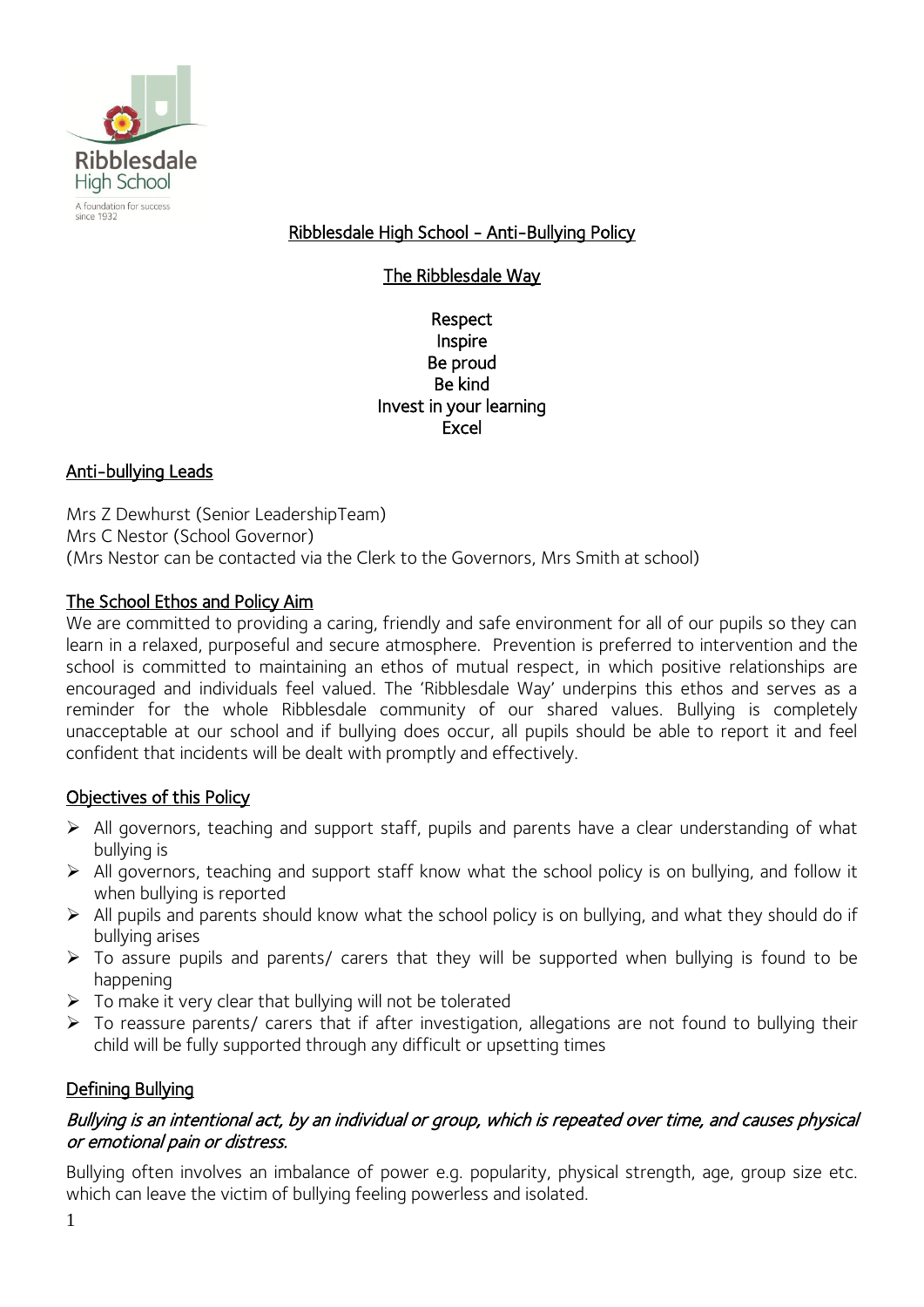Bullying can be perpetrated in different ways:

- Emotional
- Physical
- Cyber

Some groups are more vulnerable than others and may become a target for bullies. Bullying can be motivated by prejudice against particular groups, for example on grounds of race, religion, gender, sexual orientation, or because a child is adopted, has caring responsibilities, special educational needs or a disability. It may be motivated by actual differences between children, or by perceived differences.

# It is not bullying when:

- ➢ Pupils have a disagreement or 'fall out'. There is no intention to hurt or harm i.e. behaviour is thoughtless or accidental
- $\triangleright$  There is a one off fight / argument between pupils of equal stature or strength,
- ➢ Isolated incidents of Inappropriate teasing/ thoughtlessness or lack of consideration
- ➢ When pupils decide not to be friends anymore or change friendship groups

Despite not being acts of 'bullying', the issues listed above can be very unpleasant and distressing for pupils and they will be thoroughly investigated and addressed using the behaviour for learning policy. They do not constitute bullying as they are not repeated over time and are usually between pupils of the same age group, so there isn't an imbalance of power.

As a school we feel strongly that it is our responsibility to help pupils to develop resilience and the skills needed for conflict resolution. Conflict and disagreements with others are a difficult but inevitable part of life and we need to fully support and equip our pupils with the skills to be able to deal with such situations as they move through life. Pupils will always be fully supported and quided through any difficult periods in school but it is crucial that issues aren't incorrectly termed as bullying. This is because when bullying does occur it should be readily recognisable and treated seriously as such.

### If it is determined that there has not been a bullying incident, but a pupil's behaviour has nevertheless been inappropriate, the school's behaviour for learning policy will be followed.

### Preventing Bullying

The school is committed to raising awareness of bullying issues by providing the pupils with learning opportunities throughout the curriculum, but particularly within citizenship and PSHE. Assemblies, posters, competitions and special events will also contribute to preventing bullying and promoting the positive values that underpin daily interactions between members of the school community. Character Matters, including continued work on 'A Mind to be Kind', is also a key component. The involvement of pupils in these initiatives is paramount – the anti-bullying strategy should be something done with pupils not for pupils. The pupils themselves will be actively encouraged to play a major role preventing bullying e.g. school council and peer mentoring. There is also a genuine commitment to CPD for staff in order to raise awareness and equip staff with the skills and knowledge to deal with bullying sensitively and effectively. The school has invested in increased staff supervision at breaks and lunchtimes. All staff on duty must wear high visibility waistcoats. CCTV facilities have been extended to assist with monitoring communal areas.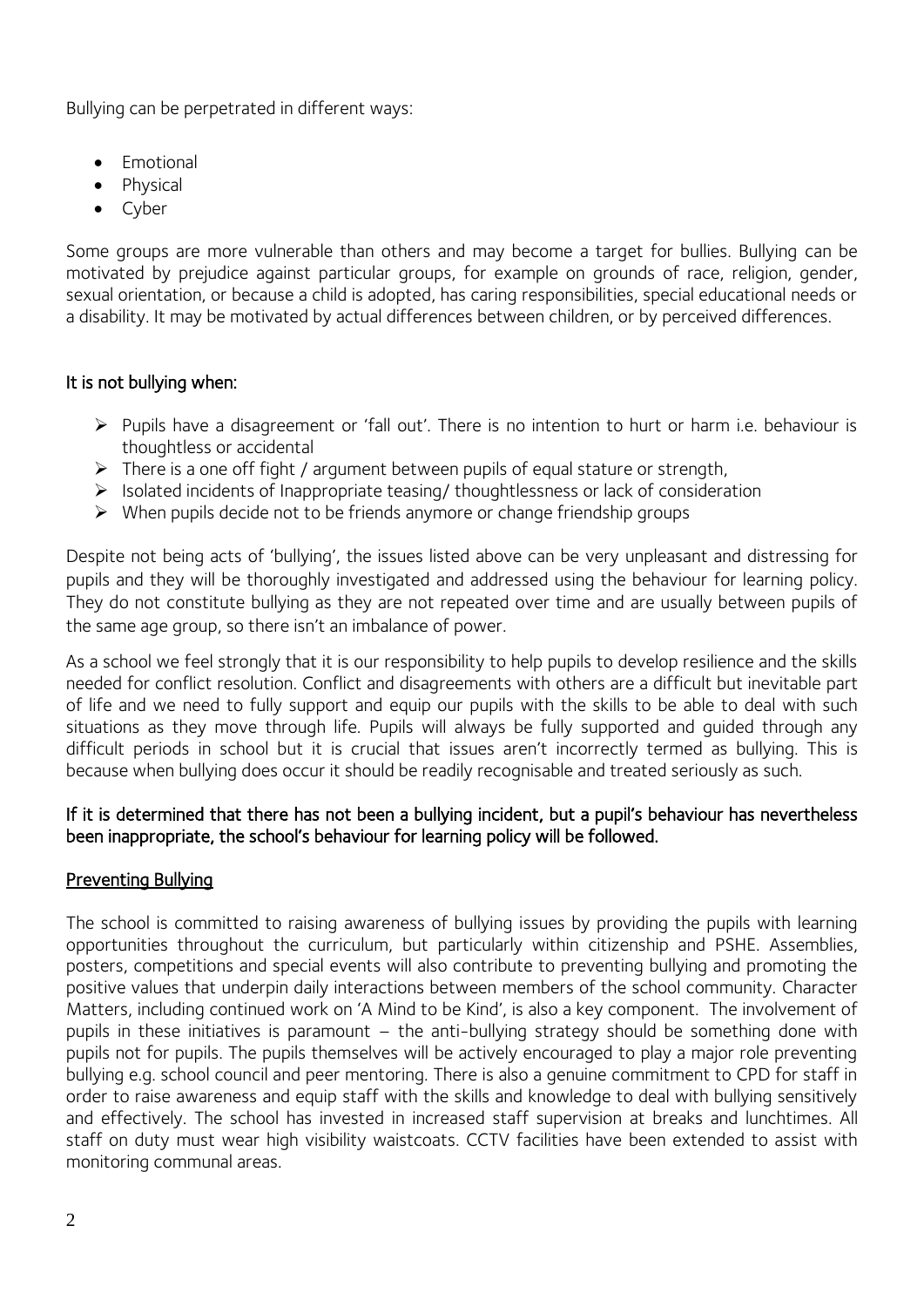### Unacceptable Language

Some pupils engage in what they would term 'banter' and do not understand the emotional upset this causes. Staff will intervene when inappropriate language is used and ensure appropriate sanctions are put in place (as well as working with the perpetrator to help them understand the impact that their words can have on others).

### How can pupils report bullying?

Ribblesdale encourages all pupils to report bullying whether directly involved or as a witness to a bullying incident.

Bullying can be reported by;

- 1. Telling a member of staff to whom the pupil feels comfortable enough to make a disclosure.
- 2. Telling a parent, who should contact the relevant Pastoral Coordinator as a matter of urgency, so that the matter can be investigated.
- 3. Using 'One touch' reporting via the Green Heart link on the pupil's desktop

### Allegations of bullying are taken seriously and are investigated as appropriate.

#### How can parents/ carers support their child?

Where parents/ carers wish to raise the issue of bullying, initial concerns should be directed to the relevant Pastoral Coordinator. A record of the discussion will be kept for future reference and concerns will be dealt with quickly to demonstrate the school's commitment to tackling bullying. It is important the school maintains a dialogue with the parent/ carer until the issue has been satisfactorily resolved.

It can be very distressing for parents when their child is upset by something that has happened at school. It is important that school is always made aware of issues so that staff can support pupils and work together with families in helping them through any difficult situations that they encounter. Parents must recognise that in investigating incidents, staff will consider every side of the situation and take everything into consideration when determining whether a reported issue constitutes bullying. The appropriate support and or sanctions are then put in place (whether it is bullying or not). Staff will always work tirelessly to safeguard the wellbeing of any pupil who is experiencing difficulties in school.

Parents are asked to trust the experience and professional judgement of school staff in reaching an appropriate conclusion. In the unlikely event of a parent being unhappy with the school's response, the school's complaints procedure should be followed.

### How can staff report bullying?

Where a member of staff witnesses behaviour which has any of the hallmarks of bullying, he/she should intervene immediately and talk to the pupil to establish what has happened. If the pupil claims that he/she is not being bullied, the details of what has been witnessed should still be passed to the Pastoral Coordinator, as a matter of urgency for their consideration, so that the situation can be monitored appropriately.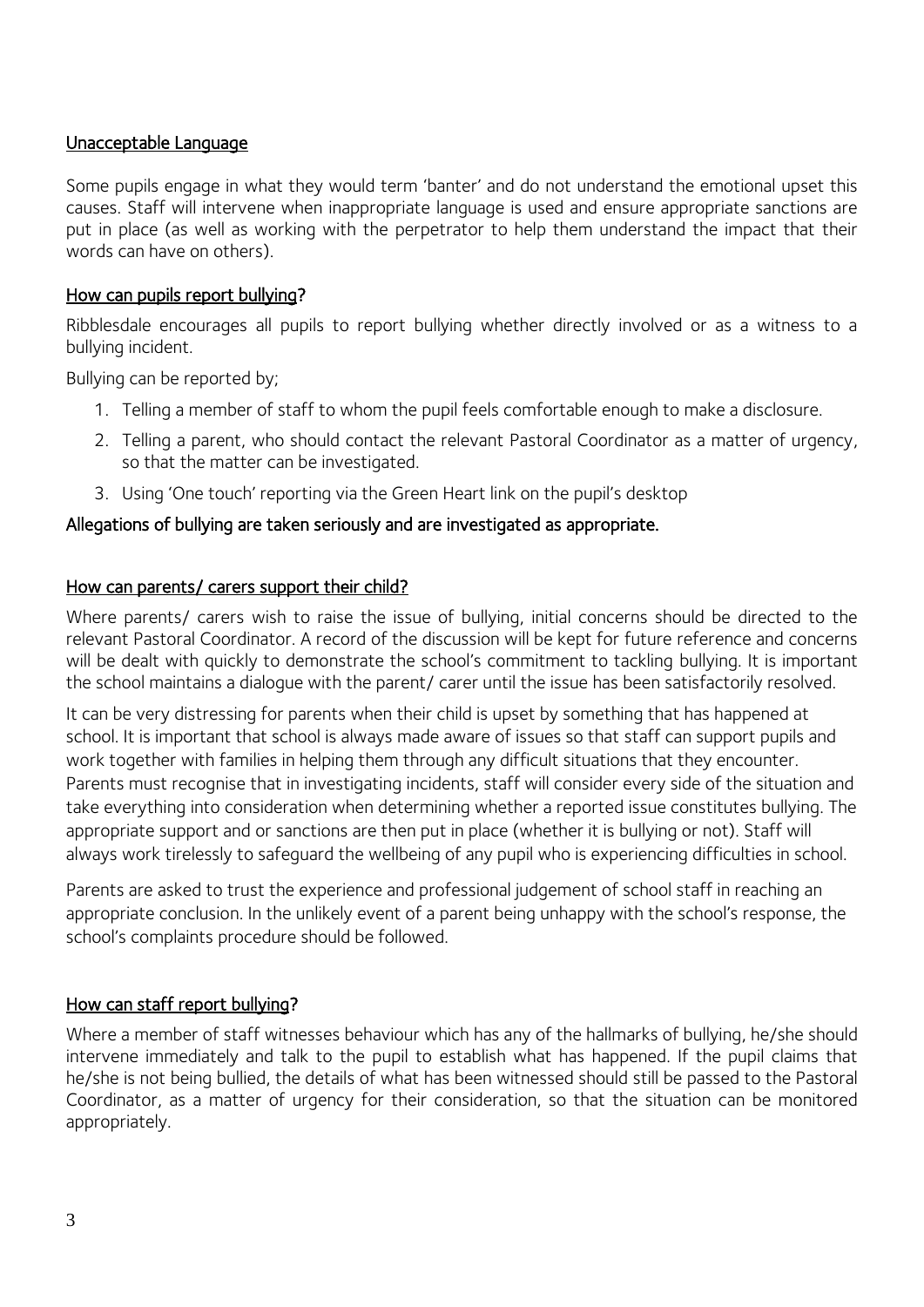# How can visitors report bullying?

If a visitor witnesses bullying he/she should discuss it with the member of staff they are visiting. The member of staff should then pass on the information to the relevant Pastoral Coordinator.

# **Managing Incidents**

- $\triangleright$  Any disclosure by a pupil must be taken seriously and acted upon
- ➢ Staff members should listen carefully and avoid interrupting or asking leading questions. In the case of a pupil telling a staff member that he/she is telling them in confidence, it should be explained that you want to help and may have to pass on information to key members of staff in order to do this (see confidentiality policy)
- ➢ Where there is alleged bullying and a possible threat to the pupil the member of staff must first ensure the physical safety of the victim. His could necessitate the pupil being escorted by a member of staff, to the relevant Pastoral Coordinator or DSL
- ➢ On arrival at the Pastoral Coordinator's office the pupil should write down his/her account with dates, times, places and names if possible, using the standard pupil statement pro-forma, where possible
- $\triangleright$  The pupil should be asked what he/she would like to happen next in order that his/her wishes can be considered in the decision making process
- ➢ The investigation should then take place. Perpetrators and witnesses should be interviewed and statements taken
- ➢ In the case of serious incidents, advice should be sought from the relevant Year Leader / linked member of the Senior Leadership Team. However, where there is 'reasonable cause to suspect that a child is suffering, or is likely to suffer, significant harm' the school's DSL (or backup DSL) should be informed as a matter of urgency and the child protection procedures followed
- ➢ If allegations are sufficiently supported by the evidence, contact should be made with the parents/ carers of all involved, including the victim. Parents should be advised how their actions might help the situation
- ➢ If it is established that bullying has occurred, a school sanction should always be imposed. The level of sanction should be proportionate to the act of bullying and should take into account any previous acts of bullying. This will help to demonstrate the school's commitment to tackling bullying. An explanation should be given to all pupils involved about what the school's actions will be, including any intervention strategies and allay any anxiety wherever possible
- ➢ The details should then be logged on SIMS, including school actions against perpetrators and victim support.

#### If it is determined that there has not been a bullying incident, but a pupil's behaviour has nevertheless been inappropriate, the school's behaviour for learning policy will be followed.

#### Follow up strategies in cases where bullying is identified

Provision for ongoing support for the victim must be made in all cases where bullying is identified. Pupils can be placed on the vulnerable pupils list, by the Pastoral Coordinator, to increase staff awareness and vigilance. The Form Tutor, after being notified by the relevant Pastoral Coordinator, will make follow up checks the next day, after one week and one month later. These enquiries should be made in private, using the 'green slip' system, usually following a registration session. If further disclosures are made these should be reported to the relevant Pastoral Coordinator immediately. On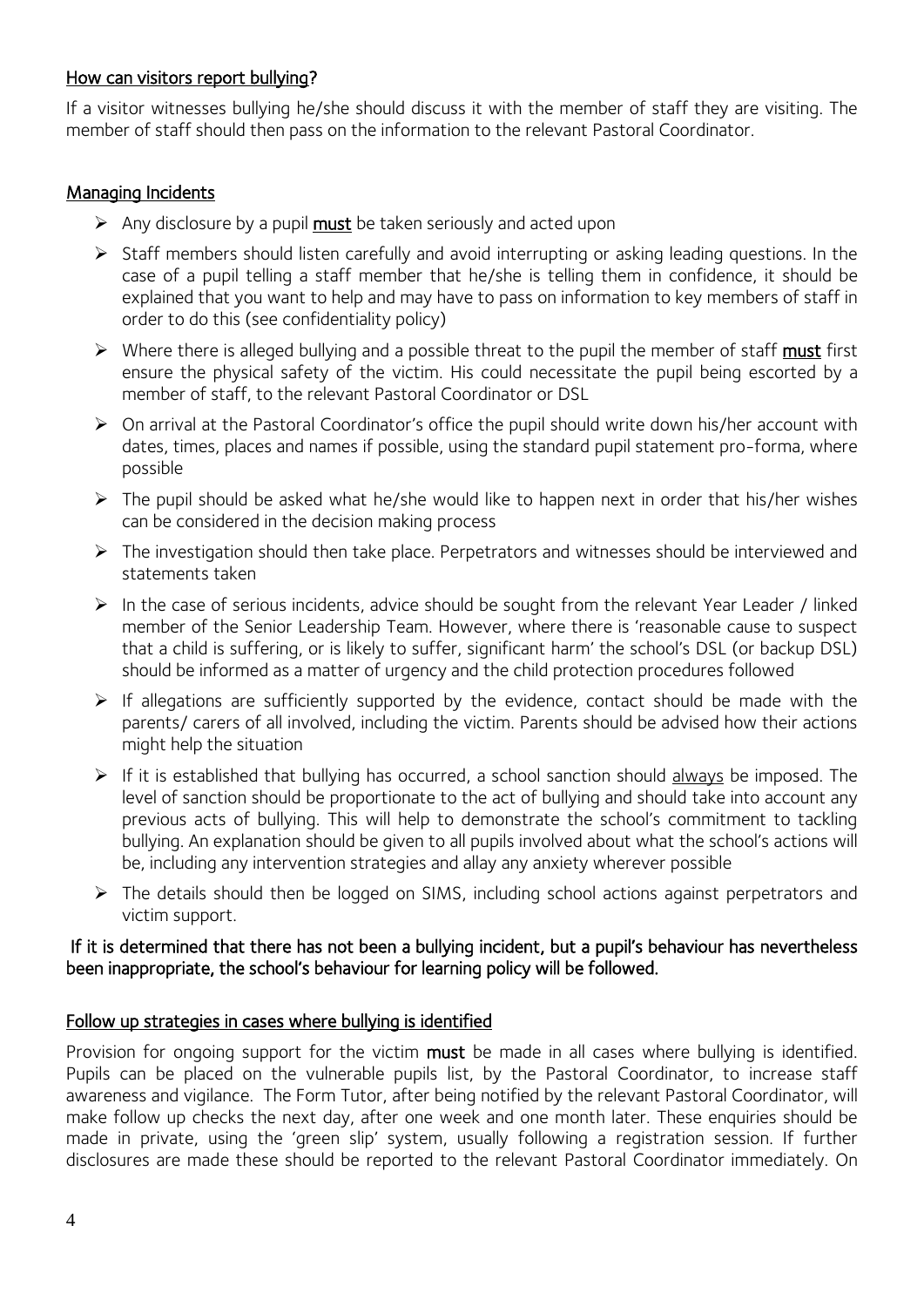completion of the follow up process, the 'green slip' should be returned to the Pastoral Coordinator who will sign the pupil off and remove them from vulnerable pupils list.

# Sanctions, intervention and support for pupils who have been found to have bullied another pupil/ pupils

In order to modify a pupils behaviour and to reduce the possibility of further incidents of bullying, Ribblesdale High School will employ a wide range of sanctions / interventions. These may include:

- ➢ Letters of apology / personal apologies
- ➢ Detention
- ➢ Isolation
- ➢ Senior Leadership Seclusion
- ➢ Peer / Adult mediation
- $\triangleright$  Break and lunchtime restrictions for perpetrators
- ➢ Restorative justice / processes
- ➢ Parental meetings
- $\triangleright$  Fixed term exclusions
- ➢ Respite at Alternative Provision
- ➢ Anger management support
- ➢ Counselling
- ➢ Permanent exclusion
- ➢ Liaison with Police / Safer Travel leading to fixed penalty notices / bus exclusions

### Support for victims of bullying

Support for the victim is paramount. The pupil's Form Tutor is a key point of contact but further support may be required from a Pastoral Coordinator, School Counsellor, Year Leader and SLT. The following options should be considered and applied appropriately, with the consent of the victim:

- ➢ Befriending
- ➢ Peer / Adult mediation
- ➢ Access to supervised 'safe havens' e.g. The Hub
- $\triangleright$  Self esteem building activities
- ➢ Adult counselling
- ➢ Enhanced adult vigilance
- $\triangleright$  Moving form / curriculum groups

Reviewed by Governors: May 2022 Next Review: May 2023